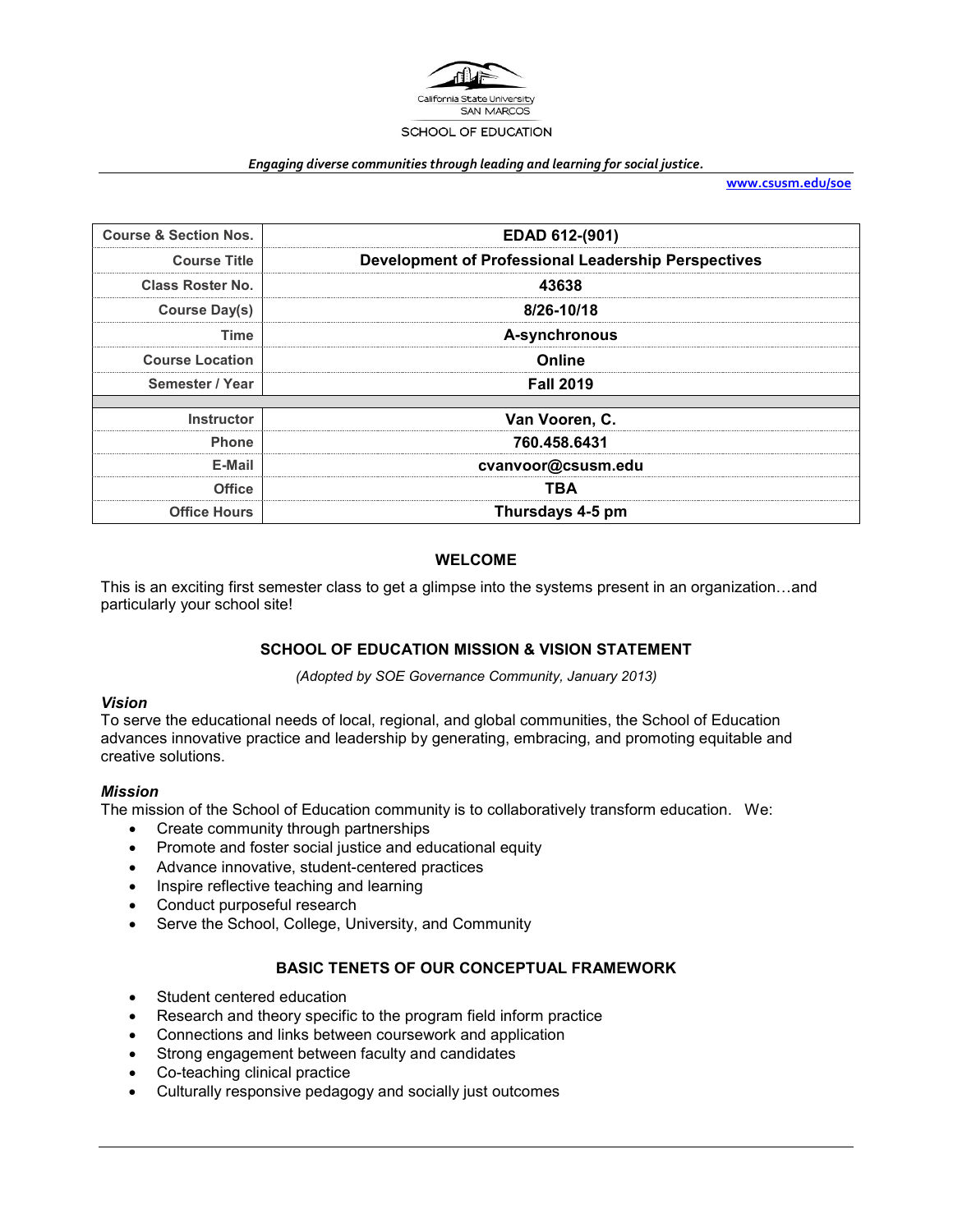### **COURSE DESCRIPTION**

Development of a professional leadership perspective through learning activities that promotes leadership and interpersonal skills at both the macro and micro-organizational levels. Provides opportunities to apply skills of reasoned and objective inquiry to analyze complex problems and propose effective solutions considering the political, environmental, organizational, and behavioral contexts and implications. Builds leadership perspective to support the vision and mission of the school and district.

## **Course Prerequisites**

Admission to the program.

### **Course Learning Outcomes**

The course learning outcomes have been aligned with the Commission for Teacher Credentialing standards for a California Preliminary Administrative Services Credential. This course is designed for teachers to gain skills, knowledge, and attitudes necessary to work in schools and districts in implementing effective programs. The successful candidate will be able to merge theory and practice in order to realize a comprehensive and extensive educational program for all students. Candidates are required to formally match alignment in assignments and outcomes with the following California Administrators Performance Expectations **(**CAPE) Leadership Standards:

- Module 0 (Preparation)**:** CAPE 3.A.4 Aspiring administrators learn how to use technology to facilitate communication, manage information, enhance collaboration, and support effective management of the school.
- Module 1 (Motivation): CAPE 1.B.3 Aspiring administrators learn how to promote a community commitment and collective sense of responsibility for enacting the school's vision, mission, and goals. Modules 2 and 3 (Change): CAPE 3.B.3 Aspiring administrators learn how to use a systems thinking perspective to set priorities and manage organizational complexity.
- Module 4 (Communication): CAPE 1.B.2 Aspiring administrators use effective strategies for communicating with all stakeholders about the shared vision and goals.
- Module 5 (Decision making): CAPE 1.B.1 Aspiring administrators learn how to engage staff and diverse community stakeholders in a collaborative process, including consensus building and decision making, to develop a vision of teaching and learning that is shared and supported by all stakeholders. CAPE 3.C.1 Aspiring administrators learn how to use principles of positive behavior interventions, conflict resolution, and restorative justice.
- Module 6 (Innovation): CAPE 3.A.4 Aspiring administrators learn how to use technology to facilitate communication, manage information, enhance collaboration, and support effective management of the school. CAPE 3.C.1 Aspiring administrators learn how to use principles of positive behavior interventions, conflict resolution, and restorative justice.

### REQUIRED TEXTS, MATERIALS AND/OR ACCOUNTS

### **Required Texts**

1. Chance, P. (2009). *Introduction to educational leadership and organizational behavior: Theory into practice.* Larchmont, NY: Eye on Education.

2. November, A. (2012). *Who owns the learning? Preparing students for success in the digital age.* Bloomington, IN: Solution Tree Press.

Look for the downloadable copy here: http://www.ebooksdownloads.xyz/search/who-owns-the-learning-

## **Optional Text**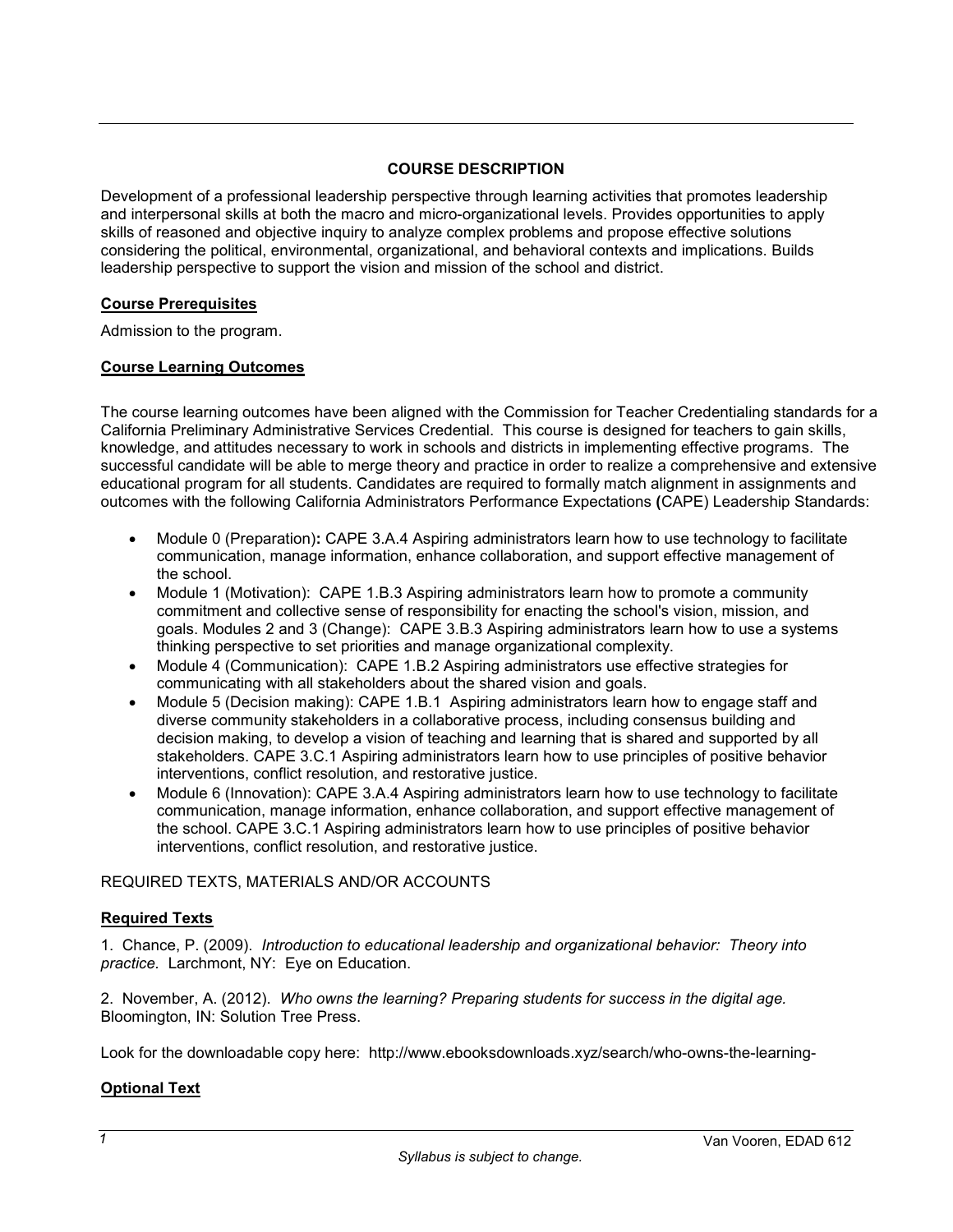3. American Psychological Association. (2010). *Publication Manual, 6th edition*. Washington DC: American Psychological Association.

[www.Purdueowl.com](http://www.purdueowl.com/) is an open source for APA formatting rules and examples.

### **Open Sourced Materials**

Online and open sources materials will be recommended where available. Links to articles, videos, and research will be embedded in the course content on Cougar Courses.

## **PROGRAM STUDENT LEARNING OUTCOMES (PSLOs)**

The Master of Arts in Education Program assesses seven (7) Program Student Learning Outcomes (PSLOs).These will be measured by the California Administrative Performance Assessments (CalAPA) and the Summative Digital Portfolio.

By the end of the program, new educational leaders will:

1. Explain how school plans, programs, and activities support the school's vision to advance the academic, linguistic, cultural, aesthetic, social-emotional, behavioral, and physical development of each student. 2. Recognize discriminatory practices, signs of trauma, manifestations of mental illness, and promote

culturally responsive, positive and restorative strategies to address diverse student and school needs. 3. Use principles of positive behavior interventions, conflict resolution, and restorative justice and explain to staff and community members how these approaches support academic achievement, safety, and well-being for all students.

4. Engage family and community members in accomplishing the school's vision of equitable schooling and continuous improvement that includes the academic, linguistic, cultural, social-emotional, mental and physical health, and/or other supports needed to succeed in school.

5. Recognize any possible institutional barriers to student and staff learning and use strategies that overcome barriers that derive from economic, social-emotional, racial, linguistic, cultural, physical, gender, gender identify, sexual orientation, or other sources of educational disadvantage or discrimination.

6. Understand and analyze governance and policy systems and use this knowledge to explain roles and relationships of school and district administrators, local state boards of education, and the legislature to staff and the school community.

7. Analyze current research literature and explain how findings can be applied in a practical educational setting.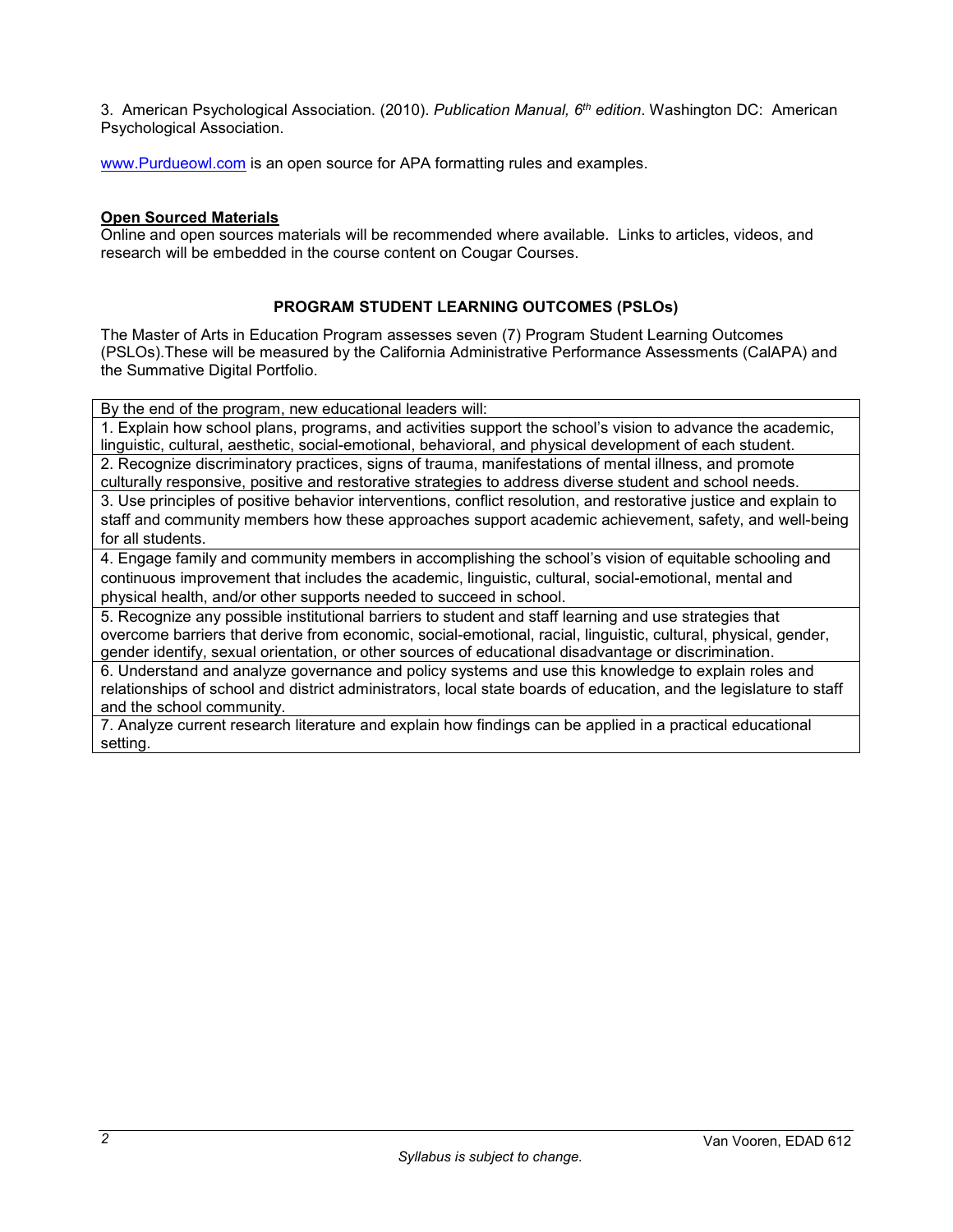# **SCHEDULE/COURSE OUTLINE**

| <b>Date</b>             | <b>Topic</b> | Assignment (if any)                                                                                                                                                                                                                                                                                                                                                                                                                                                                                                                                                                              | <b>Due Date</b>                                                                                                                                                                                                                                        |
|-------------------------|--------------|--------------------------------------------------------------------------------------------------------------------------------------------------------------------------------------------------------------------------------------------------------------------------------------------------------------------------------------------------------------------------------------------------------------------------------------------------------------------------------------------------------------------------------------------------------------------------------------------------|--------------------------------------------------------------------------------------------------------------------------------------------------------------------------------------------------------------------------------------------------------|
| Session 0<br>Presession | Orientation  | *Read technology and assistance information<br>*Follow instructions for using technology<br>including CC blog, forum, folders, video,<br>submitting assignments, reading gradebook<br>*Take the online technology readiness<br>questionnaire<br>*Understand the purpose and implementation of<br>a KWL chart                                                                                                                                                                                                                                                                                     | Independent<br>preparation.                                                                                                                                                                                                                            |
| Session 1               | Motivation   | Read:<br>* Chance, Chapter 7<br>View:<br>*Watch the mini lecture on "How to Run a Good<br>Meeting"<br>*Watch a mini lecture on "How to Conduct a<br>Literature Review and Use APA format"<br>*Watch 2 widow on leadership: "The First<br>Follower", and "What Motivates Us?"<br>Do:<br>*Participate in a CC blog developed from your<br><b>KWL</b> chart<br>*Submit comments and questions on a forum in<br>response to the mini lecture<br>*Participate in the video blogs<br>*Review the folder on the Case Study<br>assignments (1 and 2) and understand the<br>components of the assignments | This work will<br>take place<br>asynchronously<br>from 8/23-9/1.<br>By 8/28, please<br>participate in<br>the CC blog<br>from the KWL<br>reading with a<br>posting by 8/29<br>and a response<br>by 9/1.<br>Participate in<br>the video blogs<br>by 9/1. |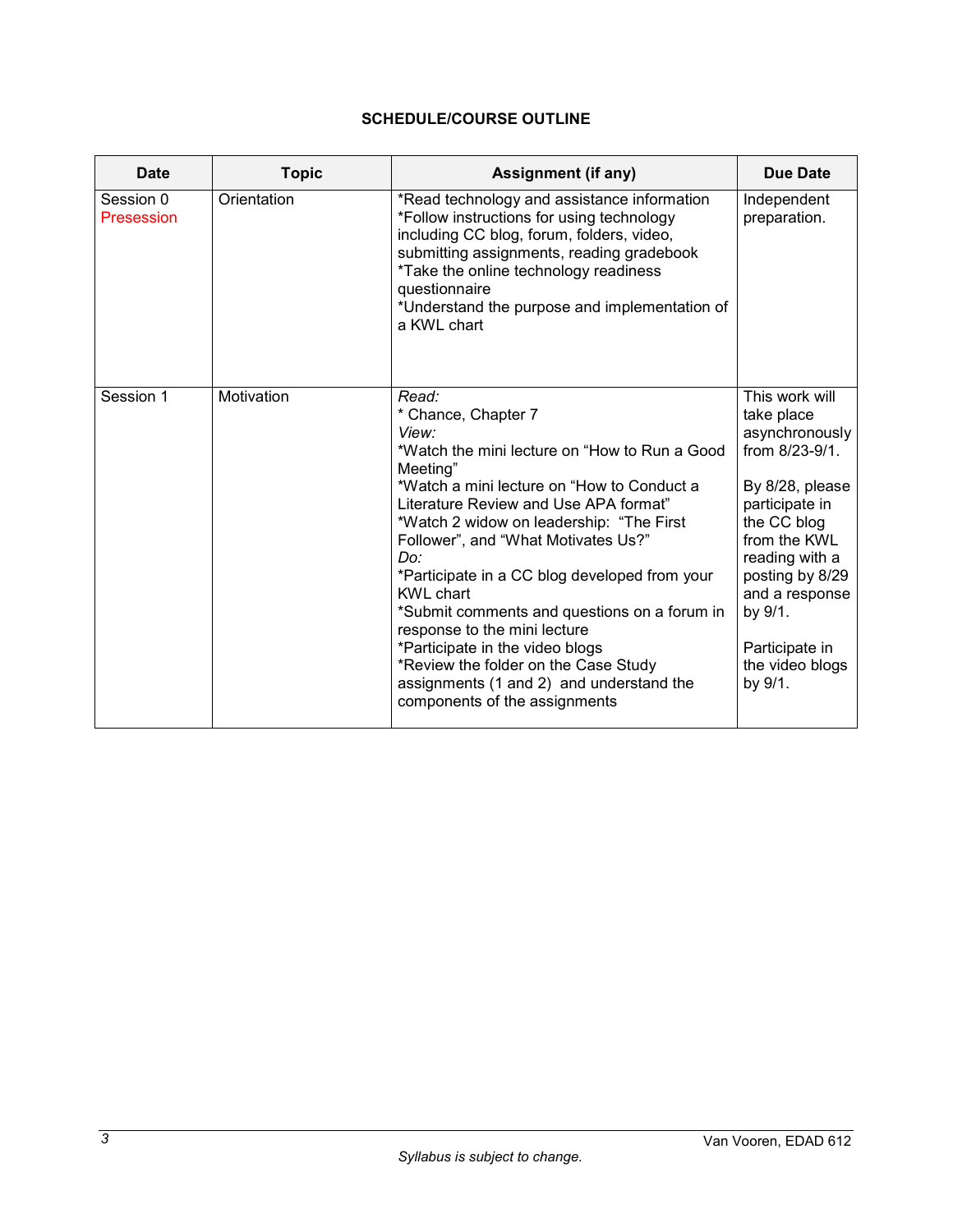| <b>Date</b>             | <b>Topic</b>          | <b>Assignment (if any)</b>                                                                                                                                                                                                                                                                                                                                                                                                                                                                                                                                                                                                                                                                                                                                                                                                                                                                                      | <b>Due Date</b>                                                                                                                                                                                                                                                                                                                                           |
|-------------------------|-----------------------|-----------------------------------------------------------------------------------------------------------------------------------------------------------------------------------------------------------------------------------------------------------------------------------------------------------------------------------------------------------------------------------------------------------------------------------------------------------------------------------------------------------------------------------------------------------------------------------------------------------------------------------------------------------------------------------------------------------------------------------------------------------------------------------------------------------------------------------------------------------------------------------------------------------------|-----------------------------------------------------------------------------------------------------------------------------------------------------------------------------------------------------------------------------------------------------------------------------------------------------------------------------------------------------------|
| Session 2<br>Opens 8/30 | Organizational change | Read:<br>* Chance, Chapter 10<br>View:<br>*Watch a power point on Organizational Change<br>*Watch a TED talk on "Changing the<br><b>Educational Paradigm"</b><br>(For those who can't find a meeting to observe<br>for assignment 2 with the short time in this<br>session, watch the PTA meeting video)<br>Do:<br>*Participate in a CC blog developed from your<br>KWL chart (2pt)<br>*Submit a reply to the prompt on a Forum in<br>response to the power point (1pt) and TED talk<br>(1pt).<br>*Submit your annotated bibliography on the<br>assignment 1: "How to Run a Good Meeting".<br>Name your annotations by subject title to both<br>the assignment folder and a CC blog (ex:<br>English Learners).<br>* Review the posted CC blog annotated<br>bibliography to prepare to write your assignment<br>1 with at least three referenced citations from<br>yours and other's literature reviews.(15 pts) | This work will<br>take place<br>asynchronously<br>from 8/30-9/8.<br>By 9/4, please<br>have a posting<br>and by 9/8 a<br>response in the<br>KWL blog.<br>Also, submit<br>comments and<br>questions to<br>the power point<br>by 9/8.<br>Finally, turn in<br>the annotated<br>bibliography in<br>Cougar Course<br>assignment 1<br>and the CC<br>blog by 9/8. |
| Session 3               | Change: continued     | Read:<br>*Watch a video by Alan November, author of<br>our second reading book.<br>View:<br>*Narrated Ppt on Organizational Change:<br>"Successful Leaders Manage Change<br>Do:<br>*Participate in a CC blog developed from your<br>KWL chart (2pt)<br>*Review list of Change Principles<br>*Join a discussion on one of the principles that<br>resonates with you<br>*Write and submit in CC assignment 2 with APA<br>formatted citations on "How to Run a Good<br>Meeting"(20 pts)<br>*Complete a KWL chart for the November video                                                                                                                                                                                                                                                                                                                                                                            | This work will<br>take place<br>asynchronously<br>from 9/6-9/15<br>By 9/12, please<br>have a posting<br>and by 9/15<br>one response<br>in the KWL<br>blog.<br>Submit<br>assignment 2<br>on "How to Run<br>a Good<br>Meeting" in CC<br>Assignments<br>by 9/15.                                                                                             |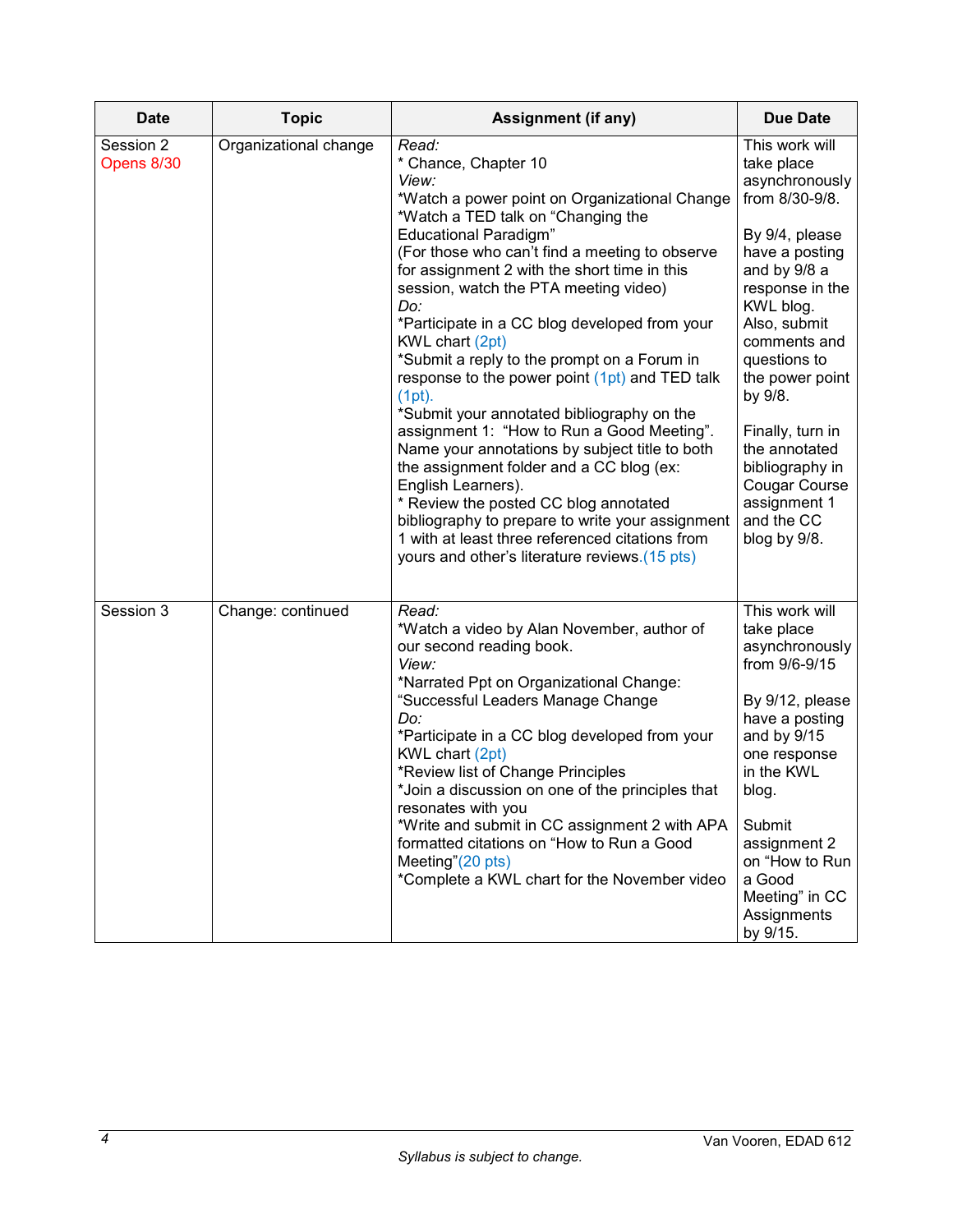| <b>Date</b>             | <b>Topic</b>    | Assignment (if any)                                                                                                                                                                                                                                                                                                                                                                                                                                                                                                       | <b>Due Date</b>                                                                                                                                                                                                                                                                |
|-------------------------|-----------------|---------------------------------------------------------------------------------------------------------------------------------------------------------------------------------------------------------------------------------------------------------------------------------------------------------------------------------------------------------------------------------------------------------------------------------------------------------------------------------------------------------------------------|--------------------------------------------------------------------------------------------------------------------------------------------------------------------------------------------------------------------------------------------------------------------------------|
| Session 4<br>Opens 9/13 | Communication   | Read:<br>*Chance, Chapter 8<br>*Digital Portfolio Handbook<br>View:<br>*Watch a mini lecture on Communication<br>Do:<br>*Complete a KWL chart for the reading<br>*Participate in a CC blog developed from your<br>KWL chart.(2pt)<br>*Participate in a CC blog in response to the mini<br>lecture and Abilene Paradox concept.(2pt)<br>* Submit Assignment 3: Write a clear and<br>concise communication piece that a leader<br>would deliver on an urgent topic currently at<br>your site. Post in the CC Forum.(10 pts) | This work will<br>take place<br>asynchronously<br>from 9/13-9/22<br>By 9/18, please<br>have a posting<br>and by 9/22 a<br>response in the<br>KWL blog.<br>Record your<br>current<br>communication<br>issue paper in<br>a video and<br>post it to CC<br>Assignments<br>by 9/22. |
| Session 5<br>Opens 9/20 | Decision Making | Read:<br>Chance Chapter 9<br>View:<br>*Watch a mini lecture on Decision Making<br>*Watch the short video on the Abilene Paradox<br>Do:<br>*Participate in a CC blog developed from your<br>KWL chart. (2pt)<br>*Submit comments and questions on a forum in<br>response to the mini lecture. (2pt)<br>*Submit Assignment 4: Annotated bibliography<br>with cited references on "Current Issues in<br>Student Behavior" (15 pts)                                                                                           | This work will<br>take place<br>asynchronously<br>from 9/20-9/29<br>By 9/25, please<br>have a posting<br>and by 9/29<br>one response<br>in the KWL<br>blog.                                                                                                                    |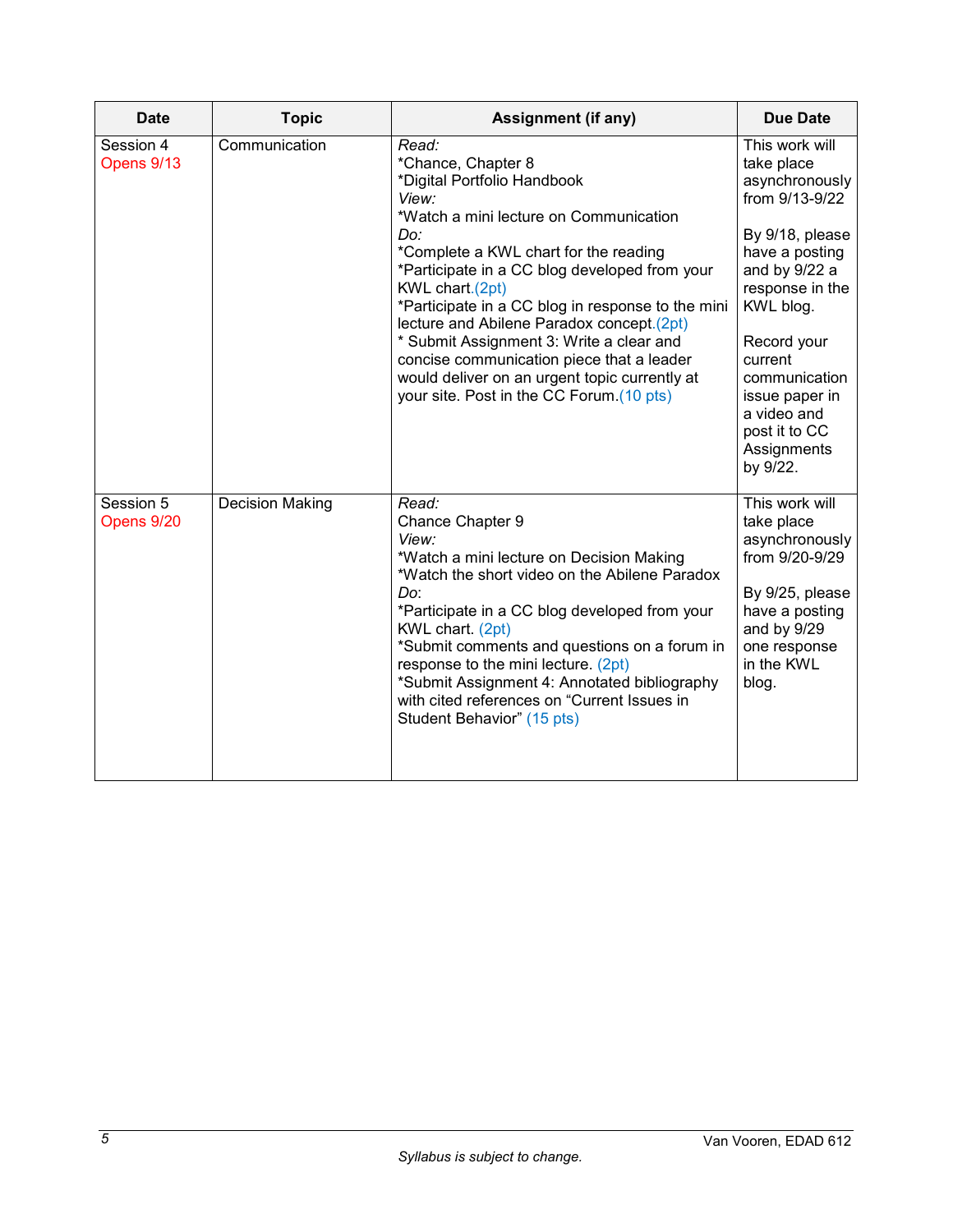| <b>Date</b>                     | <b>Topic</b>                          | <b>Assignment (if any)</b>                                                                                                                                                                                                                                                                                                                                                         | <b>Due Date</b>                                                                                                                                                                                                                                                                                             |
|---------------------------------|---------------------------------------|------------------------------------------------------------------------------------------------------------------------------------------------------------------------------------------------------------------------------------------------------------------------------------------------------------------------------------------------------------------------------------|-------------------------------------------------------------------------------------------------------------------------------------------------------------------------------------------------------------------------------------------------------------------------------------------------------------|
| Session 6<br>Opens 9/27         | Leading with Innovation<br>and Design | Read:<br>November Chapters 1, 2<br>View:<br>*Watch a mini lecture on Innovation and Design<br>Read links posted in CC<br>Do:<br>*Participate in a CC blog developed from your<br>KWL chart. (2pt)<br>*Submit comments and questions on a forum in<br>response to the mini lecture. (2pt)<br>*Write Assignment 5 with citations on "Current<br>Issues in Student Behavior" (20 pts) | This work will<br>take place<br>asynchronously<br>from 9/27-10/6<br>By 10/2, please<br>have a posting<br>and by 10/6<br>one response<br>in the KWL<br>blog.<br>Submit your<br>assignment 4<br>annotated<br>bibliography on<br>"Current Issues<br>in Student<br>Behavior" to<br>CC<br>Assignments<br>by 10/6 |
| Session 7<br>Opens 10/4         | Influencing Others                    | Read:<br>November Chapters 3, 4<br>View:<br>Help Kids the Education System Ignores<br>Do:<br>Participate in a CC blog developed from your<br>KWL chart. (2pt)                                                                                                                                                                                                                      | This work will<br>take place<br>asynchronously<br>from 10/6-<br>10/13.<br>By 10/9, please<br>have a posting<br>and by 10/13<br>two responses<br>in the KWL<br>blog.<br>Post your<br>assignment 5<br>on "Current<br>Issues in<br>Student<br>Behavior" in<br>CC<br>Assignments<br>by 10/13.                   |
| Session 8<br><b>Opens 10/11</b> | Final week wrap up                    | Read:<br>November Chapters 5, 6<br>Do:<br>* Participate in a CC blog developed from your<br><b>KWL chart</b><br>* Complete your EDAD 610 assignment, submit<br>your EDAD 624A signed field study form, and<br>any work that is late in this course.                                                                                                                                | No new<br>assignment.                                                                                                                                                                                                                                                                                       |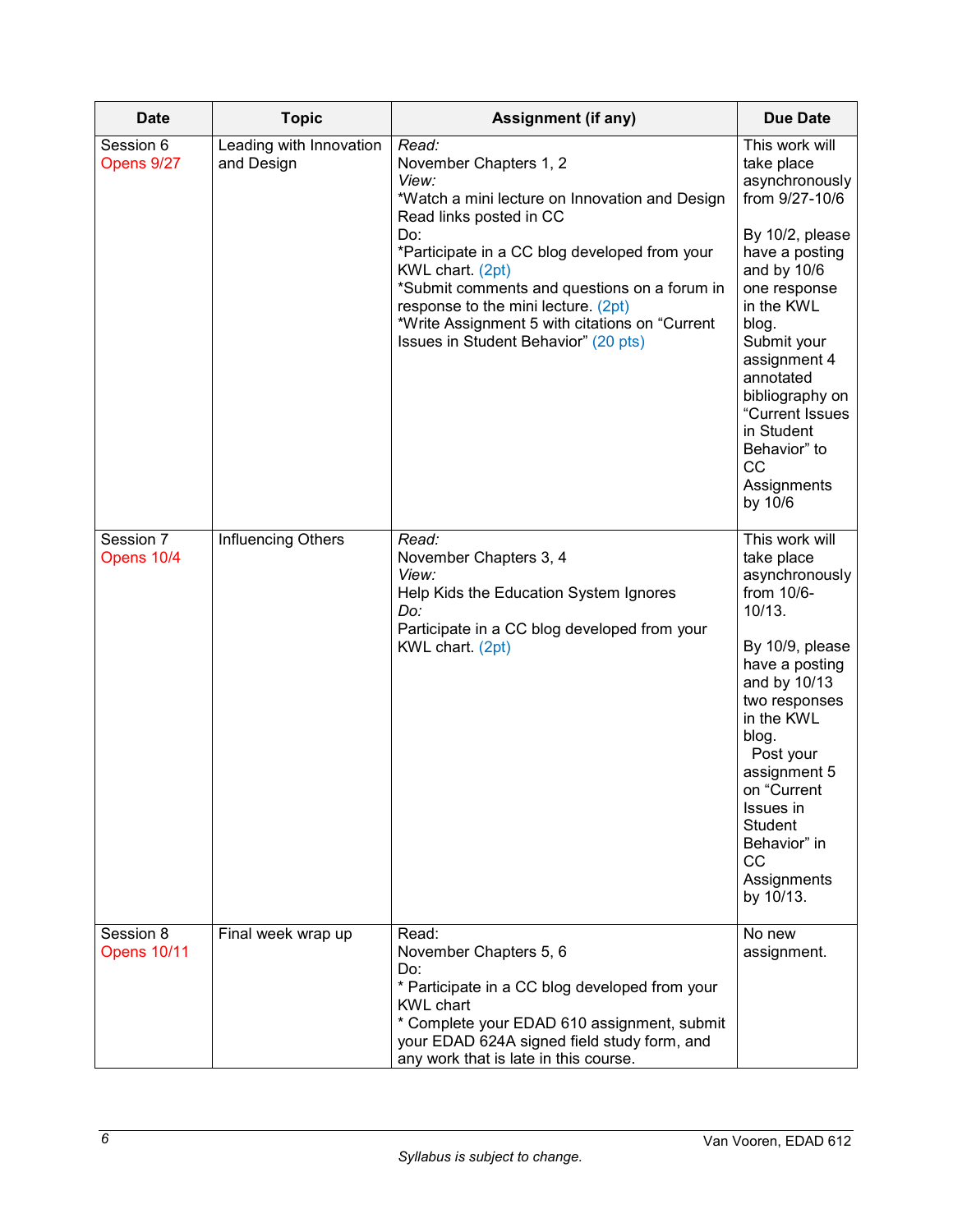# **COURSE REQUIREMENTS AND GRADED COURSE COMPONENTS**

## **Course Assignments**

The assignments include reading each week from the Chance and November textbooks using KWL notes as prompts for online discussions; two written case studies from your site on components of a successfully run meeting and a discipline situation; participation in an annotated bibliography forum, and practicing written and verbal forms of communication.

The following factors will be considered in determining a final grade:

| Assignment        |                                                                                                                                                          | Due date            | Grade                   |
|-------------------|----------------------------------------------------------------------------------------------------------------------------------------------------------|---------------------|-------------------------|
|                   |                                                                                                                                                          |                     | percentage<br>$(100\%)$ |
|                   | Orientation (CAPE 3.A.4 Use of technology)                                                                                                               | Sept 25 in<br>class | 0                       |
|                   | 0Participation and engagement (CAPE 1.B.3 Use community to enact the                                                                                     | On-going            | 20                      |
| vision)           |                                                                                                                                                          |                     |                         |
|                   | Students are expected to engage in class discussion and online                                                                                           |                     |                         |
|                   | assignments on knowledge of texts and assigned readings. This includes                                                                                   |                     |                         |
|                   | the KWL chart, interaction on blogs, participation in assignment postings in                                                                             |                     |                         |
|                   | Forum, and asking and responding to questions.<br>1. Assignment 1: How to successfully run a meeting. (CAPE 3.B.3 Systems                                | Sept 8              | 15                      |
| thinking)         |                                                                                                                                                          |                     |                         |
|                   | Annotated Bibliography                                                                                                                                   |                     |                         |
|                   | Write 2-3 annotations of best practices in organizational leadership on how                                                                              |                     |                         |
|                   | to lead an effective meeting or committee. Each annotation should be                                                                                     |                     |                         |
|                   | between 50 and 100 words. Use APA format for references Post on                                                                                          |                     |                         |
|                   | Moodle for class collaboration.                                                                                                                          |                     |                         |
| 2.                | Assignment 2: How to successfully run a meeting. (CAPE 3.B.3 Systems                                                                                     | Sept 15             | 20                      |
| thinking)         |                                                                                                                                                          |                     |                         |
|                   | Observation and recommendations                                                                                                                          |                     |                         |
|                   | Observe an active committee at your school site or district. Write a page<br>describing the organization and behavioral practices of participants in the |                     |                         |
|                   | meeting. In the next page, compare data about your committee with "best                                                                                  |                     |                         |
|                   | practices" researched from your annotated bibliography or other annotated                                                                                |                     |                         |
|                   | bibliographies posted on Cougar Courses. In the concluding paragraph,                                                                                    |                     |                         |
|                   | write suggestions to improve or give commendations to the best practices                                                                                 |                     |                         |
|                   | in the organizational effectiveness of the committee you observed.                                                                                       |                     |                         |
|                   | Imagine you are the leader and write a concise message that you would                                                                                    |                     |                         |
|                   | email to a leader at the district office, read in a staff meeting, explain to a                                                                          |                     |                         |
|                   | class, or say at a school assembly over a recent issue that needs                                                                                        |                     |                         |
|                   | clarification, support, or praise.                                                                                                                       |                     |                         |
| 3.<br>strategies) | Assignment 3: Communication message. (CAPE 1.B.2 Communication                                                                                           | Sept 22             | 10                      |
|                   | Imagine you are the leader and write a concise message that you would                                                                                    |                     |                         |
|                   | email to a leader at the district office, read in a staff meeting, explain to a                                                                          |                     |                         |
|                   | class, or say at a school assembly over a recent issue that needs                                                                                        |                     |                         |
|                   | clarification, support, or praise.                                                                                                                       |                     |                         |
|                   | 4. Assignment 4: PBIS and Student Discipline (CAPE 3.C.1 Positive behavior                                                                               | October 6           | 15                      |
|                   | interventions; CAPE 1.B.1 Collaboration, consensus, decision-making)                                                                                     |                     |                         |
|                   | Annotated Bibliography                                                                                                                                   |                     |                         |
|                   | Write 2-3 annotations of best practices in creating positive discipline,                                                                                 |                     |                         |
|                   | social-emotional well-being, restorative practices, or other school climate                                                                              |                     |                         |
|                   | issues. Each annotation should be between 50 and 100 words. Use APA                                                                                      |                     |                         |
|                   | format for references Post on Moodle for class collaboration.                                                                                            |                     |                         |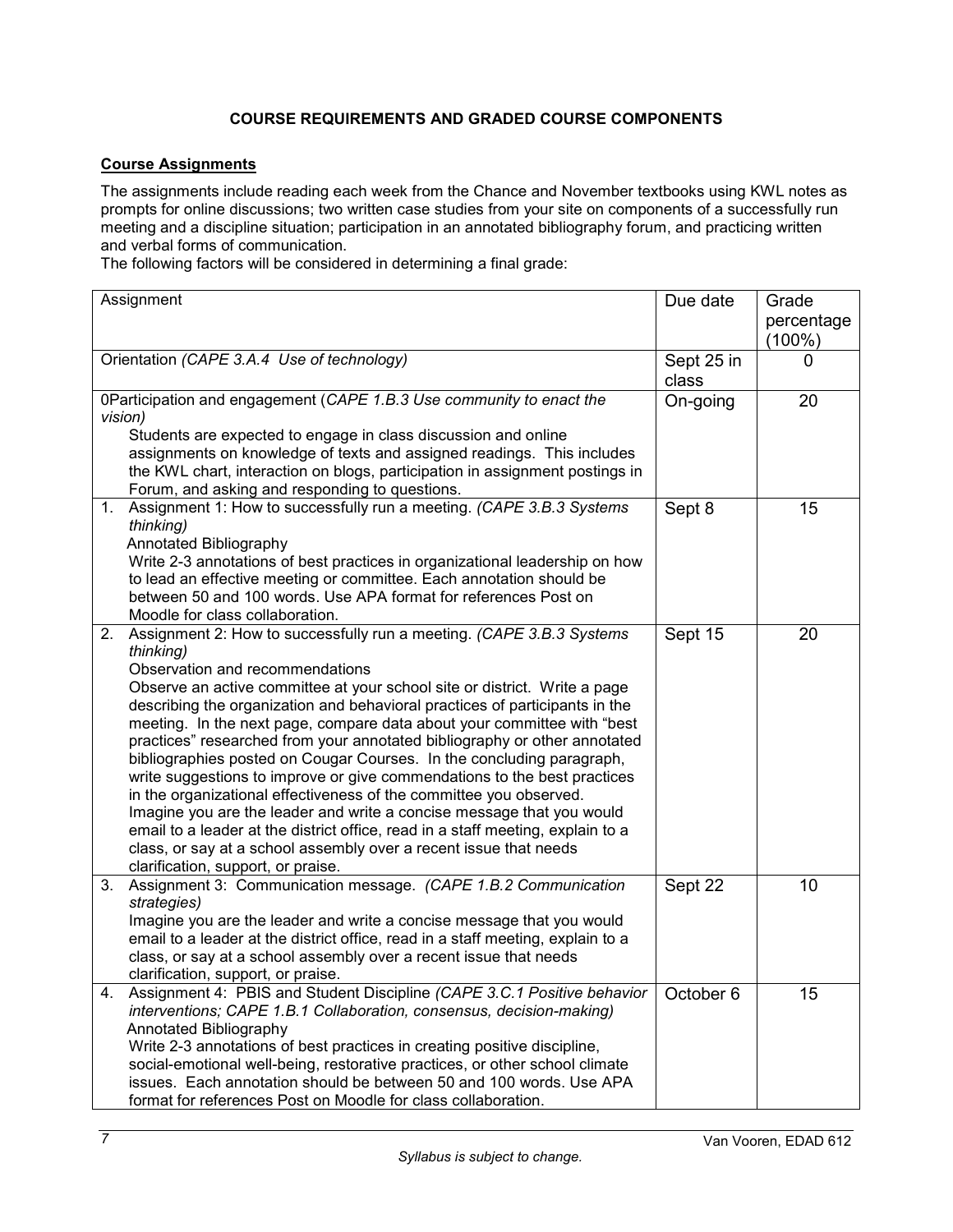| 5. | Assignment 5: PBIS and Student Discipline (CAPE 3.C.1 Positive behavior<br><i>interventions</i> )<br>Observations and recommendations<br>Write a page or two describing student discipline policy at your school<br>selecting one topic such as a) office referrals by teachers, b) tardies and<br>truancies, c) bullying, or d) clear and progressive consequences. In the<br>concluding paragraph, using the concept of positive discipline from the<br>annotated bibliographies, make recommendations or give commendations<br>for the best practices in school discipline at your site. | October<br>13 | 20  |
|----|---------------------------------------------------------------------------------------------------------------------------------------------------------------------------------------------------------------------------------------------------------------------------------------------------------------------------------------------------------------------------------------------------------------------------------------------------------------------------------------------------------------------------------------------------------------------------------------------|---------------|-----|
|    | Total                                                                                                                                                                                                                                                                                                                                                                                                                                                                                                                                                                                       |               | IOC |

## **Grading Standards**

Candidates will be graded on class participation and engagement (20 points), two components of a case study on successfully running a meeting (annotated bibliography (15 points) and observations and recommendations (20 points), two components of a case study on a student discipline scenario (annotated bibliography (15 points) and observations and recommendations (10 points), and a written communication on an urgent site issue (20 points). The total possible grade points are 100. The grading scale is:

Scale:  $93-100% = A$  $90-92% = A$ - $87-89% = B+$ 83-87% = B  $80 - 82\% = B$ Below 80% = C or below

All assignments are posted by candidates and are graded with rubrics by faculty in Cougar Courses. The candidate scores and progress in the course are readily available through the gradebook in Cougar Courses.

Assignments are given based on expectations of "mastery" of the content and academic format for the assignments. Students may make improvements on assignments and may resubmit an assignment for additional grade consideration before the deadline date.

## **Final Exam Statement**

There is no final exam.

### **School of Education/Course Attendance Policy**

Due to the dynamic and interactive nature of courses in the School of Education, all candidates (course participants) are expected to attend all classes and participate actively. At a minimum, candidates (course participants) must attend more than 80% of class time, or s/he may not receive a passing grade for the course at the discretion of the instructor. Individual instructors may adopt more stringent attendance requirements. Should the candidate (course participants) have extenuating circumstances, s/he should contact the instructor as soon as possible. *(Adopted by the COE Governance Community, December, 1997).*

### **Policy on Late/Missed Work**

Late assignments will lose one point off the graded paper score for each day the assignment is submitted late.

## **GENERAL CONSIDERATIONS**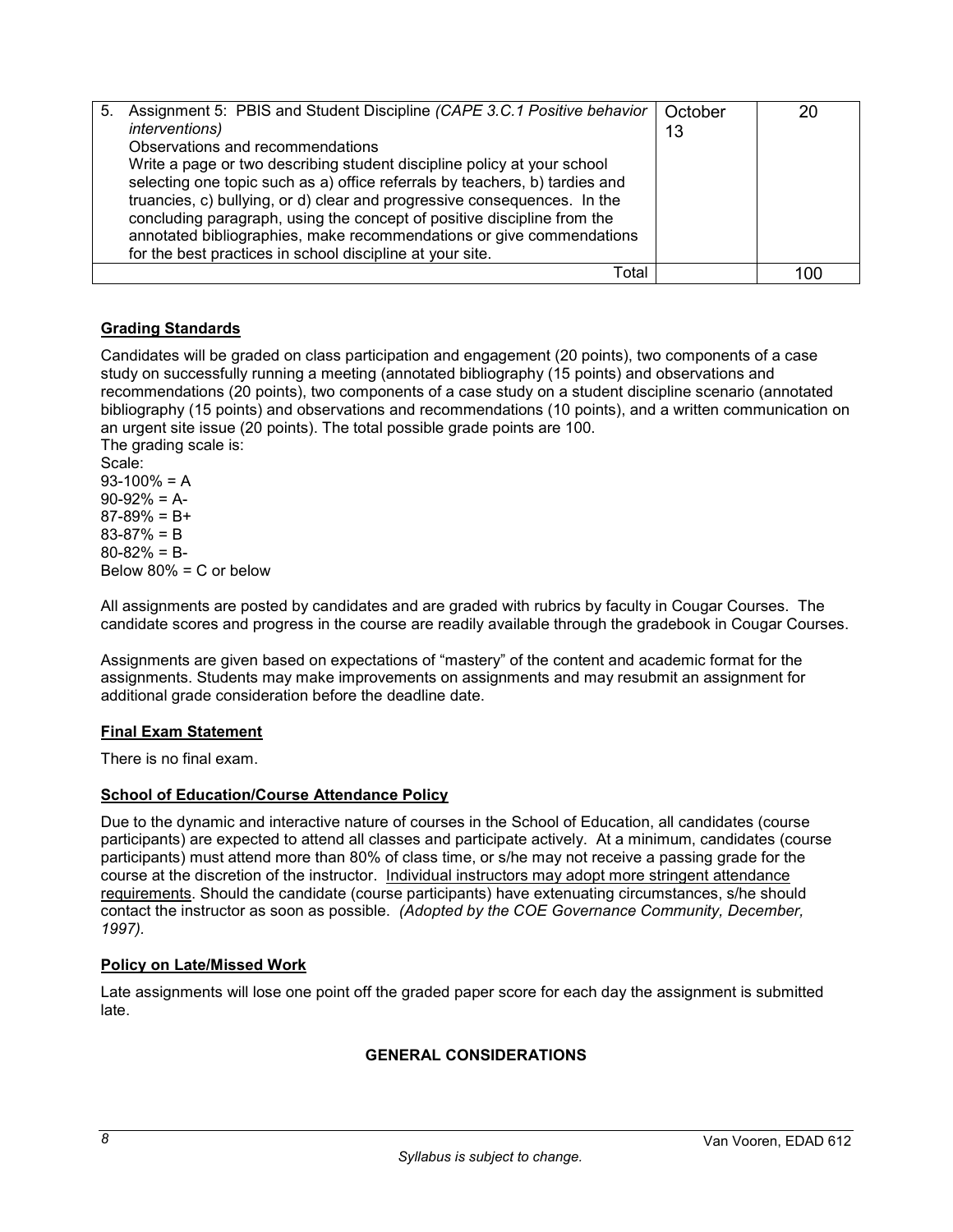## **CSUSM Academic Honesty Policy**

Students will be expected to adhere to standards of academic honesty and integrity, as outlined in the Student Academic Honesty Policy. All assignments must be original work, clear and error-free. All ideas/material that are borrowed from other sources must have appropriate references to the original sources. Any quoted material should give credit to the source and be punctuated accordingly.

Academic Honesty and Integrity: Students are responsible for honest completion and representation of their work. Your course catalog details the ethical standards and penalties for infractions. There will be zero tolerance for infractions. If you believe there has been an infraction by someone in the class, please bring it to the instructor's attention. The instructor reserves the right to discipline any student for academic dishonesty, in accordance with the general rules and regulations of the university. Disciplinary action may include the lowering of grades and/or the assignment of a failing grade for an exam, assignment, or the class as a whole.

Incidents of Academic Dishonesty will be reported to the Dean of Students. Sanctions at the University level may include suspension or expulsion from the University.

Refer to the full Academic Honesty Policy at: [http://www.csusm.edu/policies/active/documents/Academic\\_Honesty\\_Policy.html](http://www.csusm.edu/policies/active/documents/Academic_Honesty_Policy.html)

### **Plagiarism**

As an educator, it is expected that each candidate (course participant) will do his/her own work, and contribute equally to group projects and processes. Plagiarism or cheating is unacceptable under any circumstances. If you are in doubt about whether your work is paraphrased or plagiarized see the Plagiarism Prevention for Students website [http://library.csusm.edu/plagiarism/index.html.](http://library.csusm.edu/plagiarism/index.html) If there are questions about academic honesty, please consult the University catalog.

### **Students with Disabilities Requiring Reasonable Accommodations**

Learning Management Systems provide a large range of access and next generation tools with ADA compliance to support all learners.

Students with disabilities who require reasonable accommodations must be approved for services by providing appropriate and recent documentation to the Office of Disabled Student Services (DSS). This office is located in Craven Hall 4300, and can be contacted by phone at (760) 750-4905, or TTY (760) 750- 4909. Students authorized by DSS to receive reasonable accommodations should meet with their instructor during office hours or, in order to ensure confidentiality, in a more private setting.

### **Universal Design for Learning (UDL)**

This class supports the Universal Design for Learning. UDL is a scientifically valid framework for guiding educational practice that reduces barriers in instruction; provides appropriate accommodations; supports, challenges, and maintains high achievement expectations for all students, including those with limited English proficiency and with disabilities.

### **Academic and Non-Academic Support**

## **Credit Hour Policy Statement**

Per the University Credit Hour Policy:

• Candidates are expected to spend a minimum of two hours outside of the classroom each week for each unit of credit engaged in learning. For this two unit class, that equals 30 hours of class time and 60 hours of work outside of the class for the 6 weeks of the session. This totals15 hours a week between class and homework.